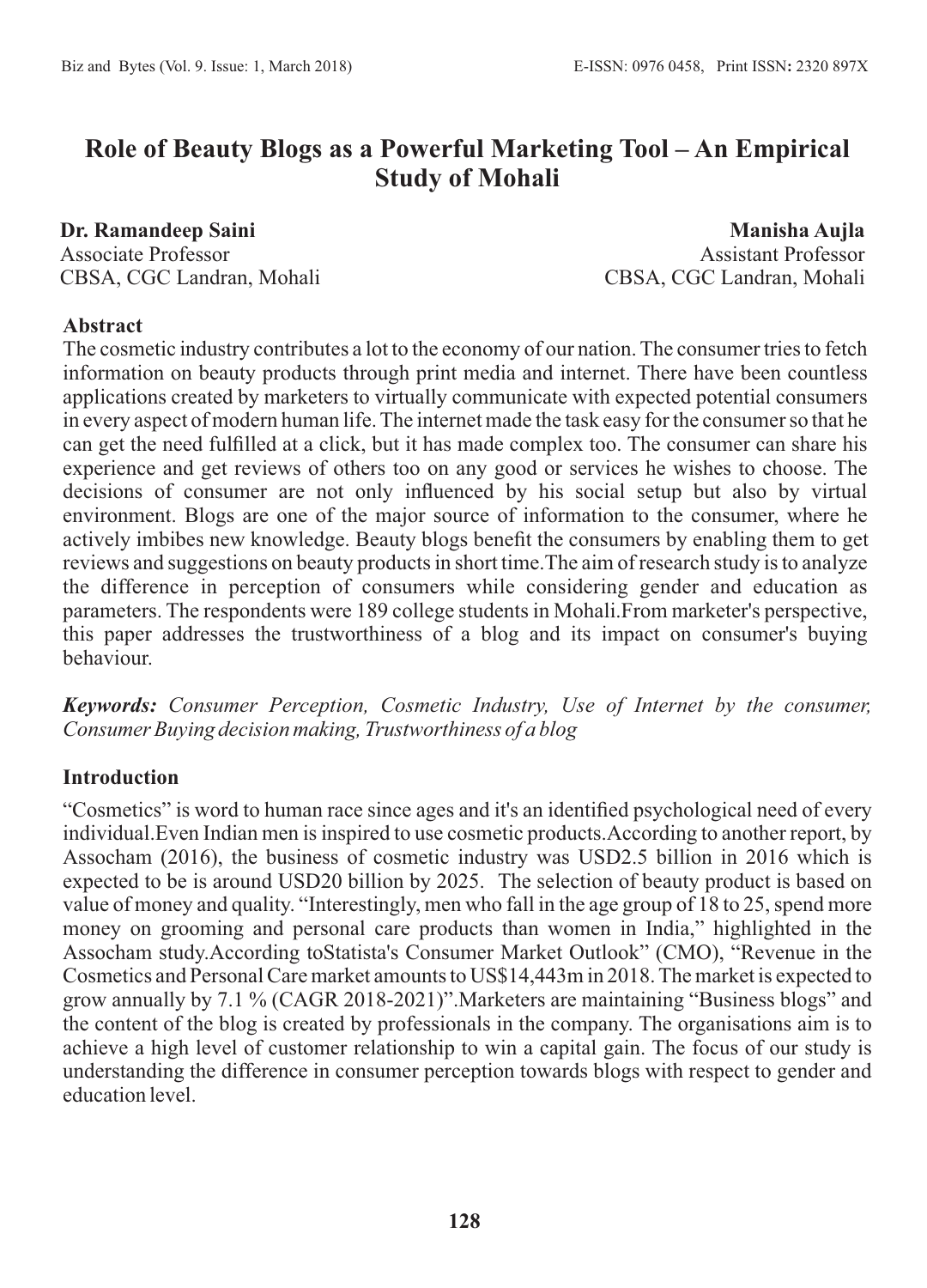#### **Literature Review**

Blogs are fast and economical technique to collect a large amount of relevant and significant data (Liamputtong and Ezzy (2005)). Marketers can bring great results and long lasting impact on consumer if they focus on blogs as it is hard to reach to the target segment using as traditional marketing tools. Akehurst (2009).As bloggers read the reviews of other bloggers, "need to understand blogs as a new technological phenomenon with implications for marketing and promotion of a product" (Pan et al, 2007, p. 38. Beauty blogs helps the consumer to understandproduction and consumption of benefits of beauty products (Bosangit, et al., 2009; TussyadiahandFesenmaier, 2008). Beauty productbloggers express and interact to share personal choices, episodes and stories linked to things, share knowledge, and to get their voice heard by others fetching formation from others, and build up network. (Quinton andHarridge-March,2010). Marketers can control personal and external factors which are not in his control by reaching to the customer through company's blogs and can provide inputs for consumer's black box before the final decision of consumer (Kotler, 2003) and an expert editor takes care that he doesn't edit the author's voice and that makes expert's blog free from biasness and makes ittrustworthy (Indeed, Degeler (2013, p. 62).Consumers considers expert blog as a dependable and influential source of information and many a times develops perception, preferences and positive attitude towards brand and product (Technorati 2013).Hsu et al. (2014) analyzed that the consumer buying behavior is influenced by the suggestions made in the trustworthy blogs. It has been found that males are more active in posting messages than females during discussions (Herring, 1999; McConnell, 1997; Creyer and Ross, 1996) but some researchers contradict to it (Davidson-Shivers, Muilenburg, and Tanner, 2000, 2001; Savicki, Kelley, and Ammon, 2002). Davidson-Shivers, Morris, and Sriwongkol (2003) Females contribute less and are found to be more active in face – to-face discussions than online discussions. (McConnell, 1997).

# **Objectives of the study**

- · To find the reasons for consumers visiting "Blogs on Beauty Products".
- To analyzethe influence of "Blogs on Beauty Products" on buying decision making w.r.t. Gender.
- · To analyze male & female perception towards"Blogs on Beauty Products".
- · To analyze the influence of "Blogs on Beauty Products" onthe buying behavior w.r.t. Level of **Education**
- · To analyze consumer perception towards the "Blogs on Beauty Products"w.r.t. Level of Education.

#### **Research Methodology**

The data was collected using a questionnaire that was distributed to collegiate students in Mohali. Convenience sampling method was used to collect information from189respondents pursuing graduation or post-graduation.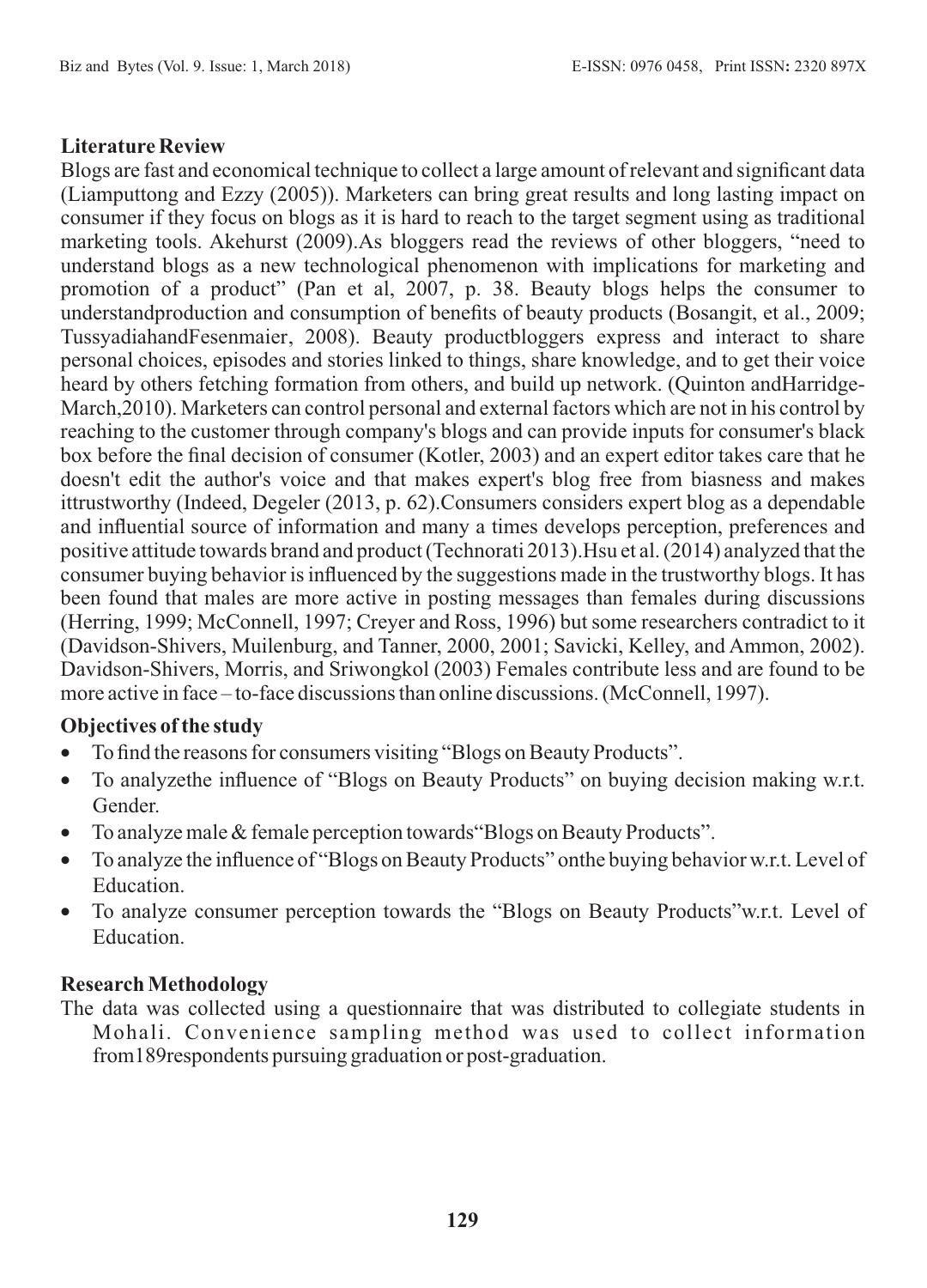# **Data Interpretation**

#### **Table 1 Reasons for consumers visiting "Blogs on Beauty Products"**

| Reasons for visiting blogs on beauty products | Percentage |
|-----------------------------------------------|------------|
| <b>Product Quality</b>                        | 53.1       |
| <b>Product Features</b>                       | 63.8       |
| Categories of products                        | 71.8       |
| Services offered with product                 | 71.2       |
| Comparison of products                        | 66.4       |
| Comparison of brands                          | 66.4       |
| Alternatives available                        | 77.6       |
| In search of suggestion                       | 85.1       |
| Review on products                            | 82.9       |

It was found that respondents visit blogs on beauty products to search information on beauty products. 53.1 % visit to find information on Product Quality, 63.8% on Product Features, 71.8% on for Categories of products, 71.2% for Services offered with product, 66.4% for the Comparison of products, 66.4 % for the Comparison of brands, 77.6 % for Alternatives available, 85.1% in search of suggestion and 82.7% for review on products. (Table 1)

**Table 2 . Influence of Blogs on Beauty Products on buying decision making w.r.t. Gender**

|                                                        |                       | Sum of<br>Squares | df    | Mean<br>Square | F     | Sig.  | There<br><sup>is</sup> |
|--------------------------------------------------------|-----------------------|-------------------|-------|----------------|-------|-------|------------------------|
|                                                        | Between Groups        | 1.462             | 1     | 1.462          | 6.379 | 0.012 | males and              |
| Do the blogs trigger you<br>1.                         | Within Groups         | 42.866            | 187   | 0.229          |       |       |                        |
| to purchase a beauty product?                          | Total                 | 44.328            | 188   |                |       |       | beauty pro             |
| 2.                                                     | Between Groups        | 0.028             |       | 0.028          | 0.131 | 0.718 | blogs trigg            |
| Do the blogs influence<br>you to try new brands?       | Within Groups         | 40.173            | 187   | 0.215          |       |       | product(F)             |
|                                                        | Total                 | 40.201            | 188   |                |       |       | females d              |
| Do the blogs influence<br>3.                           | <b>Between Groups</b> | 0.148             |       | 0.148          | 0.726 | 0.395 |                        |
| you to try new beauty                                  | Within Groups         | 37.99             | 187   | 0.203          |       |       | $brands(F =$           |
| products or try new services?                          | Total                 | 38.138            | 188   |                |       |       | produ                  |
| Do you change your<br>4.                               | Between Groups        | 0.007             | ŧ     | 0.007          | 0.049 | 0.825 |                        |
| attitude towards a beauty                              | Within Groups         | 28.511            | 187   | 0.152          |       |       | service(1              |
| brand/product/service<br>after                         |                       |                   |       |                |       |       | comments               |
| reading positive comments in                           | Total                 | 28.519            | 188   |                |       |       | attitude to            |
| blogs?                                                 |                       |                   |       |                | 0.391 | 0.533 | service(I              |
| Do you participate in<br>5.                            | Between Groups        | 0.709             | 1     | 0.709          |       |       |                        |
| reader's discussion in blog<br>hefore                  | Within Groups         | 339.428           | 187   | 1.815          |       |       | participate            |
| buving<br>beauty<br>products?:                         | Total                 | 340.138           | 188   |                |       |       | befor                  |
| Do you feel less risk is<br>6.                         | Between Groups        | ı                 | 0.396 | 0.374          | 0.542 | 0.687 | products(I             |
| after<br>involved<br>getting                           | Within Groups         | 187               | 1.06  |                |       |       | less risk              |
| information<br>beauty<br>on<br>products through blogs? | Total                 | 188               |       |                |       |       | discussio              |
| information<br>in<br>Does<br>7.                        | Between Groups        | 0.004             | 1     | 0.004          | 0.005 | 0.945 | equally.               |
| blogs help you in buying good                          | Within Groups         | 150.546           | 187   | 0.805          |       |       | informatic             |
| quality beauty products                                | Total                 | 150.55            | 188   |                |       |       | quality be:            |
|                                                        |                       |                   |       |                |       |       |                        |

significance difference between females in influence of blogs on oducts on buying behavior as the ger respondents to purchase a beauty  $=6.379$ ,  $\text{Sig}=0.012$ ). But males and on't differ in trying a new beauty  $E(0.131, Sig=0.718)$  or a new beauty p r o d u c t o r  $F=0.513$ ,  $Sig=0.475$ ). Positive in blogschange males and females owards a beauty brand/ product/  $F=0.049$ ,  $Sig=0.825$ ) and even e in reader's discussion in blog e buying beauty  $F=0.0.391$ ,  $Sig=0.533$  as they feel in buying product involved after n in blogs(F=0.542,Sig=0.687) Both males and femalesfeel on in blogs helps them to buy good auty products $(F=0.005, Sig=0.945)$ . Buying behavior of male & females is equally influenced by the blogs on beauty products. (Table 2)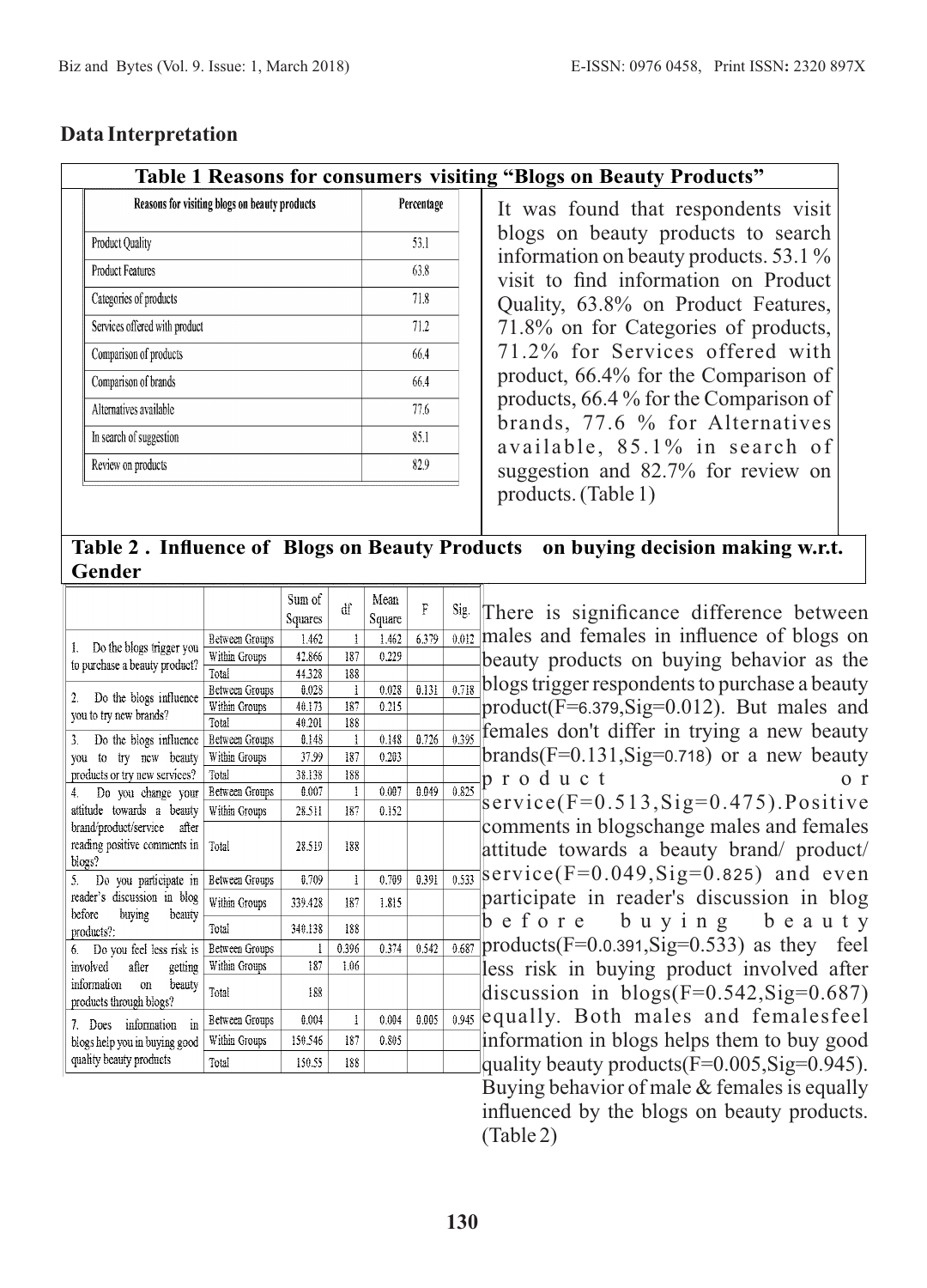|                                                     |                       | Sum of<br><b>Squares</b> | df           | Mean<br>Squar<br>e | F      | Sig.  |
|-----------------------------------------------------|-----------------------|--------------------------|--------------|--------------------|--------|-------|
| Incomplete information is                           | <b>Between Groups</b> | 0.031                    | $\mathbf{1}$ | 0.031              | 0.033  | 0.856 |
| available in blogs on beauty                        | Within Groups         | 173.779                  | 187          | 0.929              |        |       |
| products.                                           | Total                 | 173.81                   | 188          |                    |        |       |
|                                                     | <b>Between Groups</b> | 0.172                    | $\mathbf{1}$ | 0.172              | 0.279  | 0.598 |
| Blogs lack demonstration                            | Within Groups         | 115.235                  | 187          | 0.616              |        |       |
| related to beauty products.                         | Total                 | 115.407                  | 188          |                    |        |       |
|                                                     | <b>Between Groups</b> | 2.037                    | 1            | 2.037              | 2.402  | 0.123 |
| Blogs lack sincere opinion                          | Within Groups         | 158.535                  | 187          | 0.848              |        |       |
| related to beauty products.                         | Total                 | 160.571                  | 188          |                    |        |       |
|                                                     | <b>Between Groups</b> | 0.396                    | 1            | 0.396              | 0.474  | 0.492 |
| Reviews ion beauty products                         | Within Groups         | 156.249                  | 187          | 0.836              |        |       |
| are often confusing in blogs.                       | Total                 | 156.646                  | 188          |                    |        |       |
| Blogs on beauty products                            | <b>Between Groups</b> | 0.168                    | $\mathbf{1}$ | 0.168              | 0.174  | 0.677 |
| lacks credibility in terms of                       | Within Groups         | 179.906                  | 187          | 0.962              |        |       |
| expert's opinion.                                   | Total                 | 180.074                  | 188          |                    |        |       |
| Blogs on beauty products                            | Between Groups        | 0.064                    | $\mathbf{1}$ | 0.064              | 0.068  | 0.795 |
| don't give reliabile                                | Within Groups         | 177.121                  | 187          | 0.947              |        |       |
| information.                                        | Total                 | 177.185                  | 188          |                    |        |       |
| Blogs on beauty products are                        | <b>Between Groups</b> | 0.023                    | $\mathbf{1}$ | 0.023              | 0.02   | 0.887 |
| cheaper Source of information<br>in terms of money. | Within Groups         | 207.216                  | 187          | 1.108              |        |       |
|                                                     | Total                 | 207.238                  | 188          |                    |        |       |
|                                                     | <b>Between Groups</b> | 2.571                    | 1            | 2.571              | 3.022  | 0.084 |
| Blogs are always updated in                         | Within Groups         | 159.091                  | 187          | 0.851              |        |       |
| information.                                        | Total                 | 161.661                  | 188          |                    |        |       |
| Suggestions are easily                              | <b>Between Groups</b> | 0.086                    | 1            | 0.086              | 1.011  | 0.316 |
| available on beauty products                        | Within Groups         | 15.83                    | 187          | 0.085              |        |       |
| in blogs.                                           | Total                 | 15.915                   | 188          |                    |        |       |
| Information in blogs help you                       | <b>Between Groups</b> | 0.004                    | 1            | 0.004              | 0.005  | 0.945 |
| in buying good quality beauty                       | Within Groups         | 150.546                  | 187          | 0.805              |        |       |
| products.                                           | Total                 | 150.55                   | 188          |                    |        |       |
|                                                     | <b>Between Groups</b> | 0.5                      | $\mathbf{1}$ | 0.5                | 0.785  | 0.377 |
| Companies promoting their                           | Within Groups         | 119.193                  | 187          | 0.637              |        |       |
| own products in blogs.                              | Total                 | 119.693                  | 188          |                    |        |       |
| You actively participate in                         | <b>Between Groups</b> | 1.102                    | 1            | 1.102              | 0.82   | 0.366 |
| reader's discussion in blog on                      | Within Groups         | 251.321                  | 187          | 1.344              |        |       |
| beauty products.                                    | Total                 | 252.423                  | 188          |                    |        |       |
| You find risk in sharing your                       | <b>Between Groups</b> | 15.605                   | 1            | 15.605             | 10.042 | 0.002 |
| own experiences in blog on                          | Within Groups         | 290.596                  | 187          | 1.554              |        |       |
| beauty products.                                    | Total                 | 306.201                  | 188          |                    |        |       |

**Table 3 : Males and Females perception towards "Blogs on Beauty Products"**

As per result, it shows that there is significance difference in perception towards blogs on beauty products i.e. males and females both equally feel that the information available is incomplete in blogs on beauty  $p r o d u c t$  ( $F = 0.033$ , Sig.=0.856), blogs on beauty products lack demonstration (F=0.279,Sig.=0.598), sincere o p i n i o n o n b e a u t y products( $F=2.402$ ,  $Sig=0.123$ ), the respondents also perceive that reviews are often confusing in blogs on beauty  $p r o d u c t s$  ( $F = 0.474$ ,  $Sig = 0.492$ ) and lacks credibility in terms of expert's o p i n i o n  $(F = 0.174$ , Sig.=0.677),the information available is not reliable  $(F=0.068, Sig = 0.795),$ cheaper source of information in terms of money  $(F=0.02, Sig. = 0.887)$ , the information in blogs isn't u p d a t e d ( $F = 3.022$ , Sig.=0.084),easy availability o f s u g g e s t i o n s  $(F=1.011, Sig. = 0.316),$ information

blogs help to buy better quality of products (F=0.005,Sig.=0.945), companies promoting their own beauty products in blogs(F=0.785,Sig.=0.377), in participating in reader's discussion (F=0.82, Sig.= 0.366) but don't differ on risk in sharing your experiences on beauty products through your own blog  $(F=10.042, Sig = 0.002)$ . (Table 3)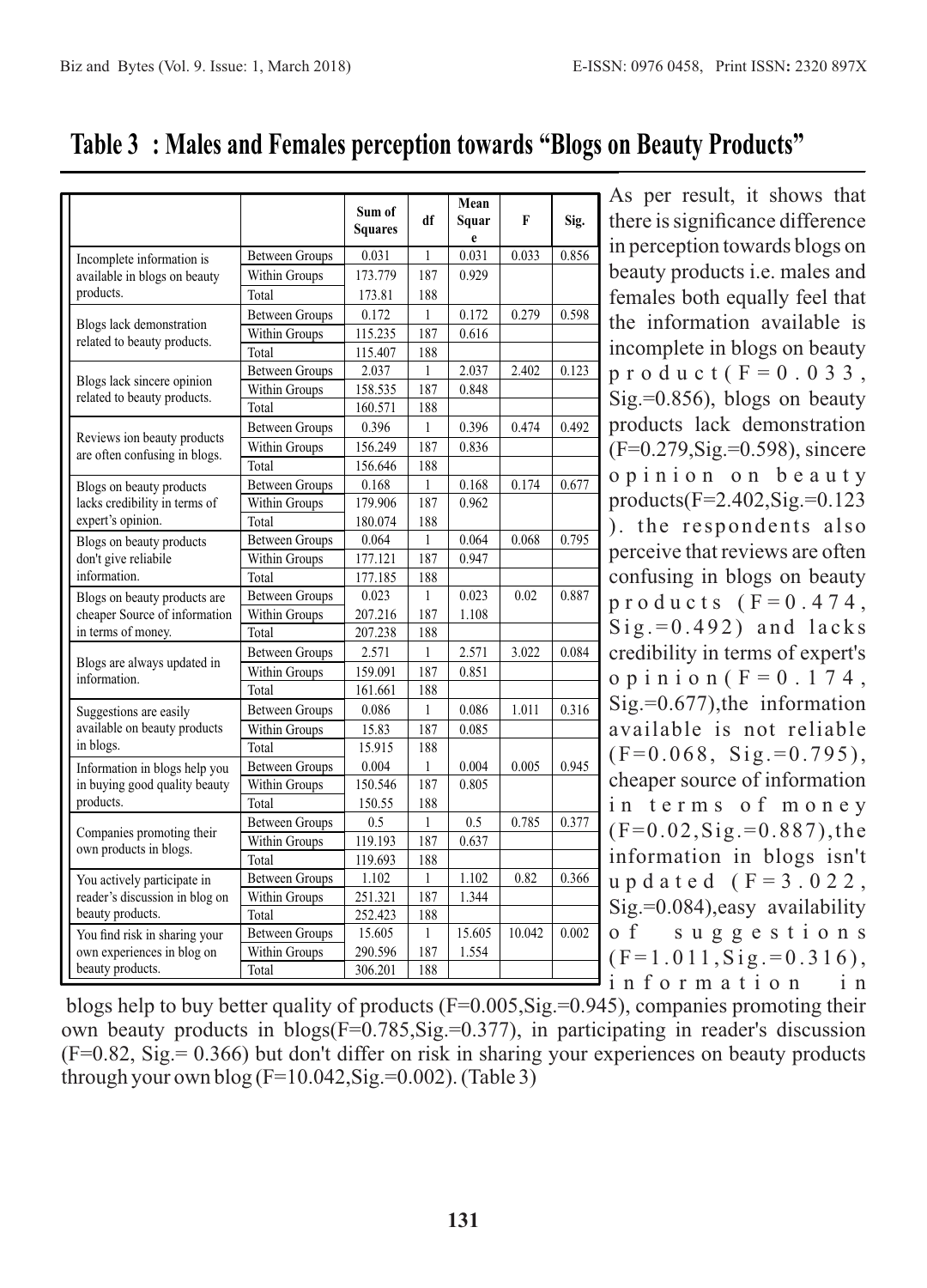#### **Table 4 Influence of Blogs on Beauty Products o n the buying behavior w.r.t. Level of Education.**

|                             |                       | Sum of  | Df                       | Mean  | F    | Sig. |
|-----------------------------|-----------------------|---------|--------------------------|-------|------|------|
|                             |                       | Squares |                          | Squar |      |      |
|                             |                       |         |                          | e     |      |      |
| Information in blogs helps  | <b>Between Groups</b> | .963    | $\overline{\mathcal{L}}$ | .481  | .599 | .551 |
| you in buying good          | Within Groups         | 149.587 | 186                      | .804  |      |      |
| quality beauty products.    | Total                 | 150.550 | 188                      |       |      |      |
| Blogs trigger you to        | <b>Between Groups</b> | .138    | $\overline{2}$           | .069  | .290 | .749 |
| purchase a beauty product.  | Within Groups         | 44.190  | 186                      | .238  |      |      |
|                             | Total                 | 44.328  | 188                      |       |      |      |
| Blogs influence you to try  | <b>Between Groups</b> | .550    | $\mathfrak{D}$           | .275  | 1.29 | .278 |
| new brands of beauty        | Within Groups         | 39.651  | 186                      | .213  |      |      |
| products                    | Total                 | 40.201  | 188                      |       |      |      |
| Blogs influence you to try  | <b>Between Groups</b> | .709    | $\overline{2}$           | .354  | 1.76 | .175 |
| new beauty products or try  | Within Groups         | 37.429  | 186                      | .201  |      |      |
| new services?               | Total                 | 38.138  | 188                      |       |      |      |
| Positive comments in        | <b>Between Groups</b> | .074    | $\overline{\mathcal{L}}$ | .037  | .242 | .785 |
| blogs change your attitude  | Within Groups         | 28.444  | 186                      | .153  |      |      |
| towards a beauty            | Total                 | 28.519  | 188                      |       |      |      |
| brand/product/ service.     |                       |         |                          |       |      |      |
| You participate in reader's | <b>Between Groups</b> | 2.296   | $\overline{\mathcal{L}}$ | 1.148 | .632 | .533 |
| discussion in blog on       | Within Groups         | 337.841 | 186                      | 1.816 |      |      |
| beauty products.:           | Total                 | 340.138 | 188                      |       |      |      |
| You buy a product only      | <b>Between Groups</b> | 2.074   | $\overline{2}$           | 1.037 | .981 | .377 |
| when a blog approve it.     | Within Groups         | 196.571 | 186                      | 1.057 |      |      |
|                             | Total                 | 198.646 | 188                      |       |      |      |

#### **w.r.t. Level of Education.**

There is significance difference in undergraduates and graduates in influence of blogs

There is significance difference inundergraduates and graduates in influence of blogs on beauty products on buying behavior as the blogs trigger respondents to purchase a beauty product( $F=0.29$ ,  $Sig=0.749$ ), the blogs influence respondents to try new beauty brands(F=1.291,Sig=0.278),the blogs influence respondents to try new beauty products or try new services(F=1.762,Sig=0.175),Beauty blogs change respondent's attitude towards a beauty brand/ product/ service after reading positive comments in blogs(F=0.242,Sig=0.785),respondents participate in reader's discussion in blog before buying beauty products(F=0.632,Sig=0.533),respondents buy product only when blogs approve it(F=0.981,Sig=0.377) and information in blogs helps respondents in buying good quality beauty products(F=0.599,Sig=0.551). Buying behavior of respondents is equally influenced by the blogs on beauty products irrespective of their education level.(Table 4)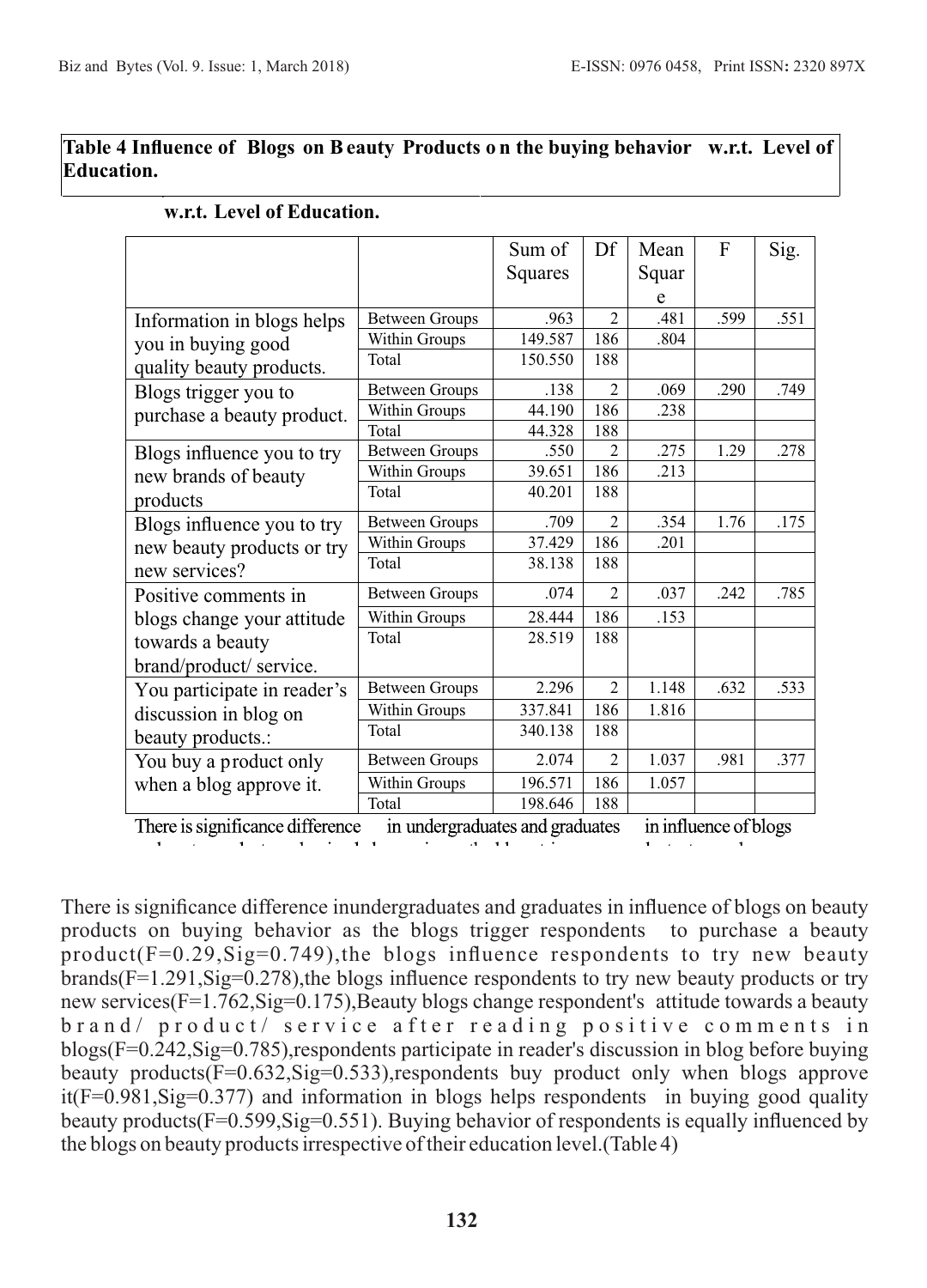#### **Table 5: Consumer Perception towards Blogs on Beauty Products w.r.t.Level of Education.**

|                               |                       | Sum of  | Df             | Mean   | $\overline{F}$ | Sig.  |
|-------------------------------|-----------------------|---------|----------------|--------|----------------|-------|
|                               |                       | Squares |                | Square |                |       |
| Incomplete information is     | <b>Between Groups</b> | 3.079   | $\overline{2}$ | 1.54   | 1.677          | 0.19  |
| available in blogs on         | Within Groups         | 170.73  | 186            | 0.918  |                |       |
| beauty products.              | Total                 | 173.81  | 188            |        |                |       |
| Blogs lack demonstration      | <b>Between Groups</b> | 3.884   | $\overline{c}$ | 1.942  | 3.239          | 0.041 |
| related to beauty products.   | Within Groups         | 111.524 | 186            | 0.6    |                |       |
|                               | Total                 | 115.407 | 188            |        |                |       |
| Blogs lack sincere opinion    | <b>Between Groups</b> | 2.952   | 2              | 1.476  | 1.742          | 0.178 |
| related to beauty products.   | Within Groups         | 157.619 | 186            | 0.847  |                |       |
|                               | Total                 | 160.571 | 188            |        |                |       |
| Reviews ion beauty            | <b>Between Groups</b> | 3.82    | 2              | 1.91   | 2.325          | 0.101 |
| products are often            | Within Groups         | 152.825 | 186            | 0.822  |                |       |
| confusing in blogs.           | Total                 | 156.646 | 188            |        |                |       |
| Blogs on beauty products      | <b>Between Groups</b> | 3.82    | 2              | 1.91   | 2.016          | 0.136 |
| lacks credibility in terms of | Within Groups         | 176.254 | 186            | 0.948  |                |       |
| expert's opinion.             |                       |         |                |        |                |       |
|                               | Total                 | 180.074 | 188            |        |                |       |
| Blogs on beauty produc ts     | <b>Between Groups</b> | 2.995   | $\overline{c}$ | 1.497  | 1.599          | 0.205 |
| don't give<br>reliable        | Within Groups         | 174.19  | 186            | 0.937  |                |       |
| information.                  | Total                 | 177.185 | 188            |        |                |       |
| Blogs on beauty products      | <b>Between Groups</b> | 0.889   | 2              | 0.444  | 0.401          | 0.67  |
| are cheaper Source of         | Within Groups         | 206.349 | 186            | 1.109  |                |       |
| information in terms of       | Total                 | 207.238 | 188            |        |                |       |
| money.                        |                       |         |                |        |                |       |
| Blogs are<br>not<br>always    | <b>Between Groups</b> | 4.011   | 2              | 2.005  | 2.366          | 0.097 |
| updated in information.       | Within Groups         | 157.651 | 186            | 0.848  |                |       |
|                               | Total                 | 161.661 | 188            |        |                |       |
| Suggestions are easily        | <b>Between Groups</b> | 1.407   | 2              | 0.704  | 0.803          | 0.45  |
| available on b<br>eauty       | Within Groups         | 163.016 | 186            | 0.876  |                |       |
| products in blogs.            | Total                 | 164.423 | 188            |        |                |       |
| Information in blogs help     | <b>Between Groups</b> | 0.963   | $\overline{2}$ | 0.481  | 0.599          | 0.551 |
| you in buying good quality    | Within Groups         | 149.587 | 186            | 0.804  |                |       |
| beauty products.              | Total                 | 150.55  | 188            |        |                |       |
| Companies promoting           | <b>Between Groups</b> | 0.296   | $\overline{2}$ | 0.148  | 0.231          | 0.794 |
| their own products in         | Within Groups         | 119.397 | 186            | 0.642  |                |       |
| blogs.                        | Total                 | 119.693 | 188            |        |                |       |
| You actively participate in   | <b>Between Groups</b> | 2.296   | $\overline{c}$ | 1.148  | 0.632          | 0.533 |
| reader's discussion in blog   | Within Groups         | 337.841 | 186            | 1.816  |                |       |
| on beauty products.           | Total                 | 340.138 | 188            |        |                |       |
| You find risk in sharing      | <b>Between Groups</b> | 0.296   | $\overline{2}$ | 0.148  | 1.764          | 0.174 |
| your own experiences in       | Within Groups         | 15.619  | 186            | 0.084  |                |       |
| blog on beauty products.      | Total                 | 15.915  | 188            |        |                |       |
|                               |                       |         |                |        |                |       |

As per result, it shows that respondents differ significantly in their perception towards blogs on beauty products irrespective of their education level. They all feel that the incomplete information is available in blogs on beauty products ( $f=1.677$ ,  $Sig=0.19$ ) and blogs on beauty products lack demonstrations(f=3.239,sig=0.061). Sincere opinion is not given through blogs( $f=1.742$ )(sig=0.178) and reviews are often confusing( $f=2.325$ , sig=0.101). Blogs aren't enough credible blog in terms of expert's opinion(f=2.016,sig=0.136), lack reliability on information in the blog( $f=1.599$ ,  $sig=0.205$ ) andupdated information available is not available(f=2.366,sig=0.097). Blogs are cheaper source of information in terms of money( $f=0.401$ ,sig $=0.67$ )and suggestions are available ( $f=0.803$ ,sig $=0.45$ ). Companies promoting their own products(f=0.231,sig=0.794). Respondents find risk in sharing their experiences on beauty products through your own blog( $f=0.182$ ,  $sig=0.834$ ).(Table 5)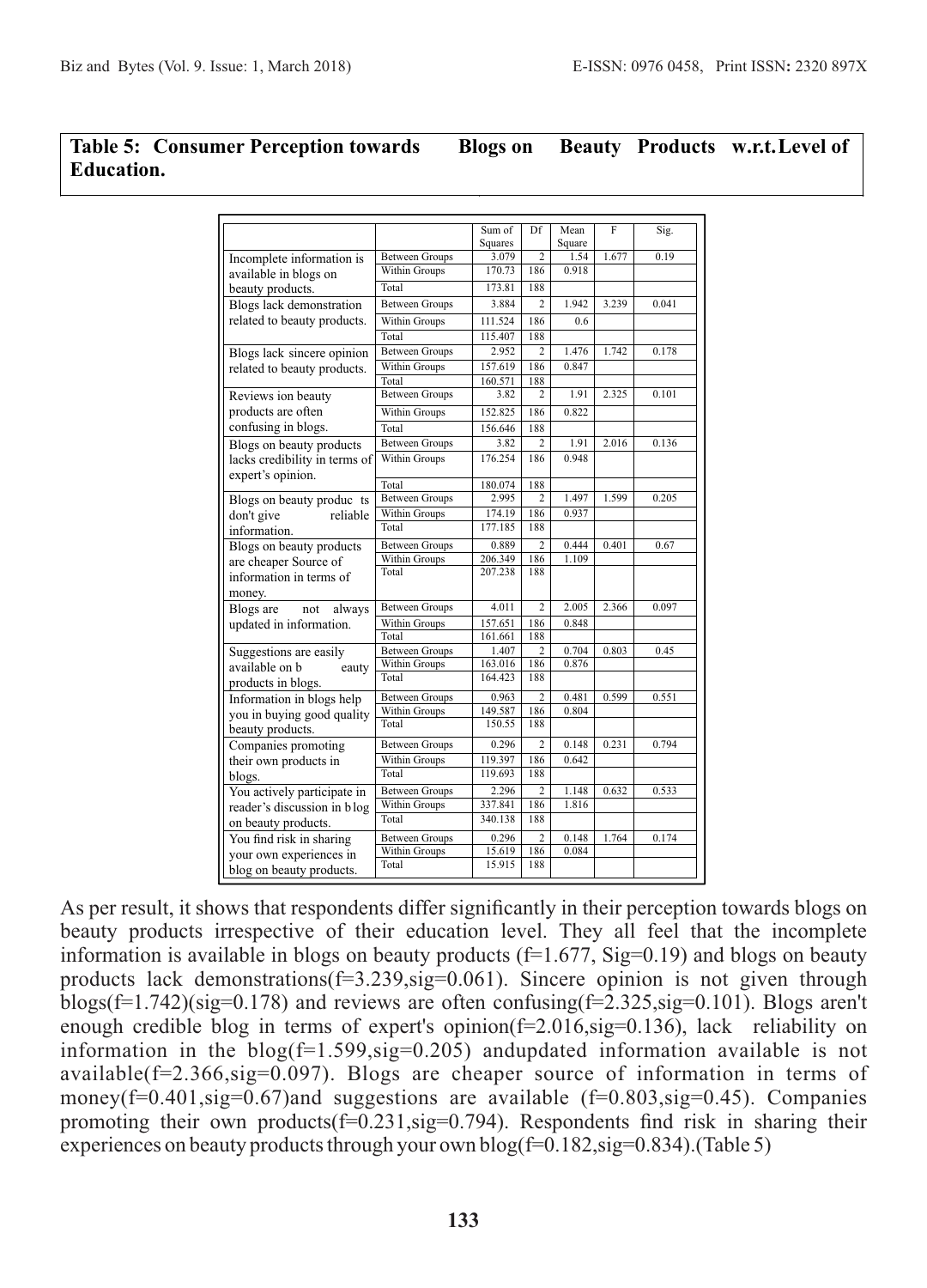# **Conclusion**

In digital era, Blogs represent freedom of speech. Blogs have created a large number of opportunities for business houses. Blogs can be used to create market visibility and intelligibility usage of information to gain advantage over the competitors. Blogs can help entrepreneurs not only to gives an insight to customer needs & preferences but also enables them to reach to the consumer. Blogs are a vital to marketing infrastructure and can be exploited at the fullest. In our research it has been found that collegiate students are aware of blogs and are regular bloggers irrespective of their level of education,so they can be provided information on time and can be kept updated of latest related cosmetic products. The consumer can be hooked, and brand trust can be cultivated. These students turn to the blogs on beauty for information related to product quality, product features, categories of products, services offered with product, comparison of products, comparison of brands, alternatives available, in search of suggestion and review on products. The marketers should make the blogs on beauty products more interactive with activity-based videos on usage of beauty products. The results of study clearly show that the blogs should post updated, unbiased. and wide range of information and consumer's queries should be timely answered.

# **References**

- [1] Akehurst, G. (2009). User generated content: the use of blogs for tourism organizations and tourism consumers. Serv Bus, 3, 51-61.
- [2] Bosangit, C., McCabe, S., & Hibbert, S. (2009). What is Told in Travel Blogs? Exploring Travel Blogs for Consumer Narrative Analysis. In W. Hopken, U. Gretzel, & R. Law (Eds.), *Information and Communication Technologies in Tourism* 2009 (pp. 61-71), The Netherlands: Springer-Verlag
- [3] Chang, Y. J., Chang, Y. S., Hsu, S. Y., & Chen, C. H. (2007). Social network analysis to blog-basedonline community. In *In Convergence Information Technology*.
- [4] Creyer, Elizabeth H. and William T. Ross (1996), "The Impact of Corporate Behavior on Perceived Product Value," Marketing Letters, 7 (2), 173-185.
- [5] Davidson-Shivers, G. V., Morris, S., &Sriwongkol, T. (2003). Gender differences: Are they diminished in on-line discussions? *International Journal on E-Learning, 2*(1), 29–36.
- [6] Davidson-Shivers, G. V., Muilenburg, L., & Tanner, E. (2000, June). Synchronous and asynchronous discussion: What are the differences in student participation? *Ed-Media 2000: World Conference on Educational Multimedia, Hypermedia & Telecommunications*. Montreal, Quebec, Canada.
- [7] Davidson-Shivers, G. V., Muilenburg, L., & Tanner, E. (2001). How do students participate in synchronous and asynchronous on-line discussions? *Journal of Educational Computing Research, 25*, 351–366.
- [8] Degeler, A. 2013. "Market Development through Digitization: Newsroom Structures and Editorial Practices in ConvergedOnline Media—Cases of the Next Web, the Verge, and Engadget," master's Thesis, University of Groningen.